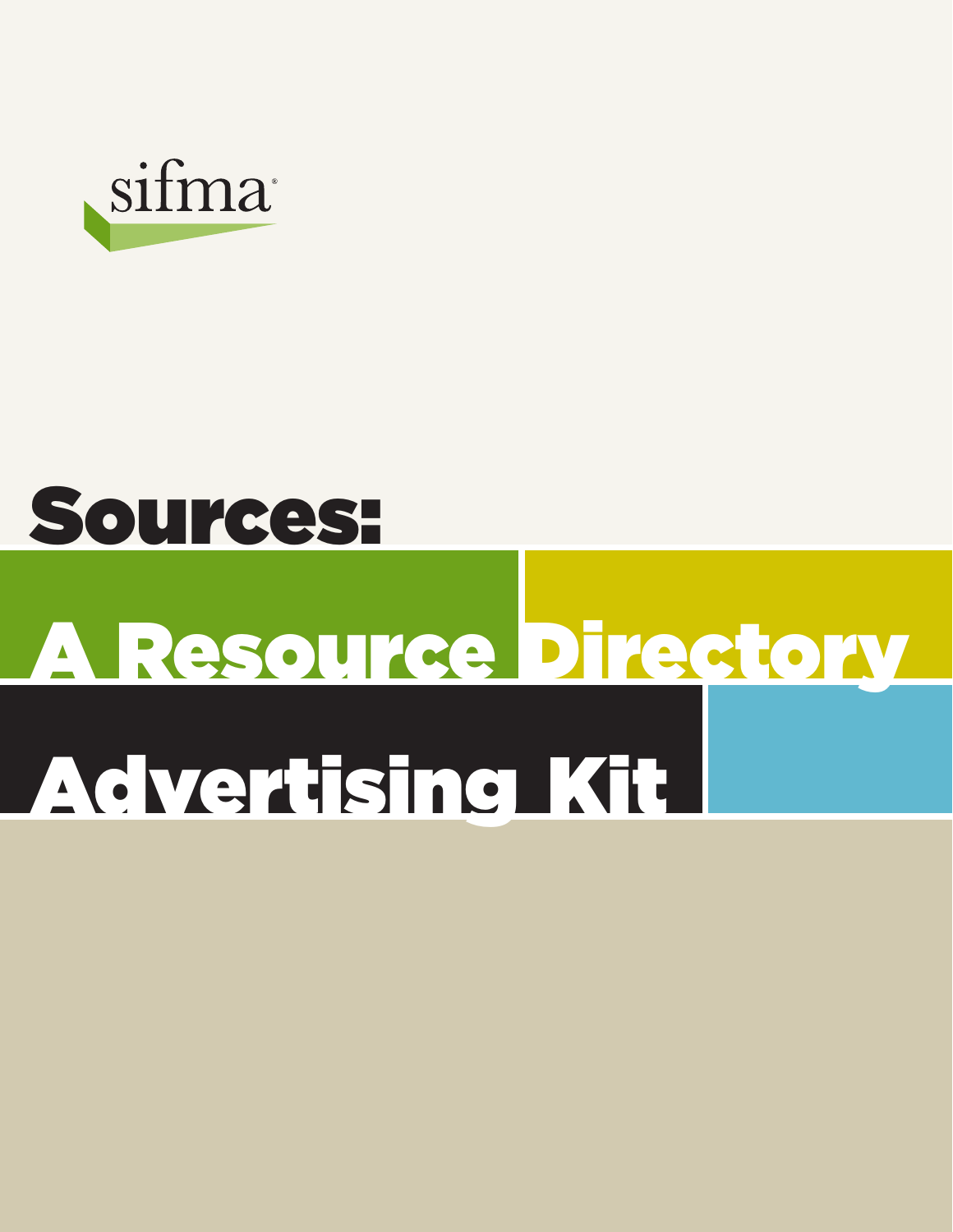### Welcome

SIFMA is pleased to offer you the opportunity to advertise in the 2022 edition of Sources: A Resource Directory ("Sources"), the comprehensive buyer's guide of products and services for the financial services industry.

Sources is a directory available on SIFMA's website that includes listings and featured ads of service providers. Your directory listing provides a description of your product or service, together with your vital contact information, to help financial services buyers find you now.

This kit describes opportunities for our Strategic Partners, Premium Associate Members and Associate Members to feature your product or service. In addition, Associate Members can choose to upgrade their listing, from standard to extended, or purchase an ad at discounted rates. Non-members are also welcome to apply for an additional fee.

Be found. Become a **reSOURCE.** 

For questions or more information, please contact:

#### **SALES**

**Scott Kramer** 212.313.1119 skramer@sifma.org

#### **MEMBER ENGAGEMENT**

**Tom Tierney** 212.313.1237 ttierney@sifma.org

**Zach Weaver** 212.313.1113 zweaver@sifma.org

#### **COMMUNICATIONS AND MARKETING**

**Emily Reinus** 212.313.1339 ereinus@sifma.org

**Kate Zickel** 212.313.1102 kzickel@sifma.org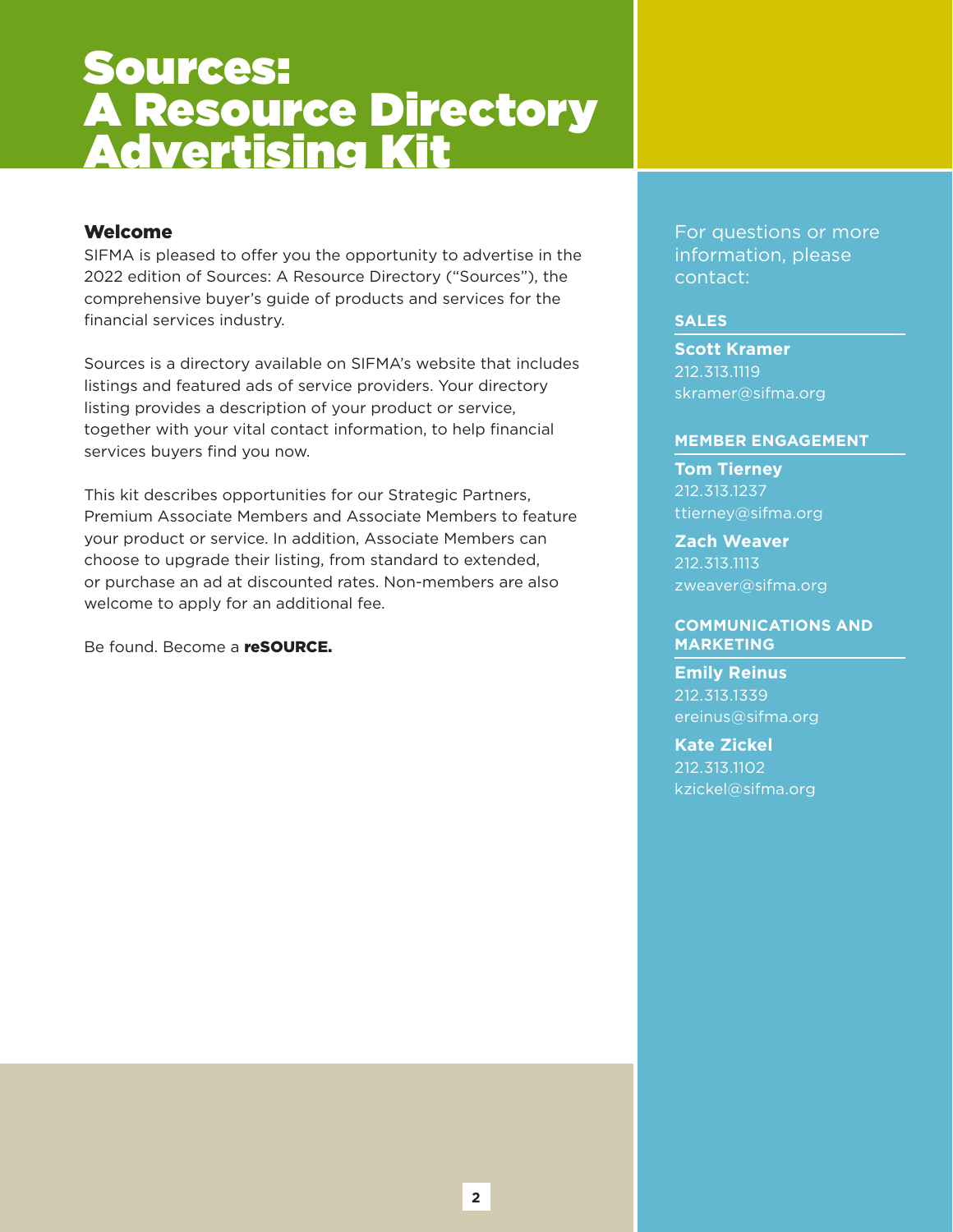### Our Audience

SIFMA is the voice of the U.S. securities industry. We represent the broker-dealers, banks and asset managers whose one million employees provide access to the capital markets, raising over \$2.9 trillion for businesses and municipalities in the U.S., serving clients with over \$20 trillion in assets and managing more than \$72 trillion in assets for individual and institutional clients including mutual funds and retirement plans. SIFMA, with offices in New York and Washington, D.C., is the U.S. regional member of the Global Financial Markets Association (GFMA). For more information, visit http://www.sifma.org.

### SIFMA's Board of Directors, representing a sampling of our corporate members, includes**:**

- ABN AMRO Clearing Chicago LLC
- AllianceBernstein
- Advisor Group
- Ameriprise Financial, Inc.
- Baird
- Barclays
- BofA Securities
- BNP Paribas
- BNY Mellon | Pershing
- Charles Schwab & Co., Inc.
- Citi
- Credit Agricole
- Credit Suisse
- D.A. Davidson
- Deutsche Bank
- Edward Jones
- FHN Financial
- Fidelity Institutional
- Goldman, Sachs & Co
- HSBC
- JP Morgan Chase & Co.
- Keybanc Capital Markets
- Legg Mason
- Loop Capital Markets LLC
- LPL Financial
- Morgan Stanley
- Neuberger Berman Group LLC
- Piper Sandler
- PNC Capital Markets
- Primerica
- Raymond James
- RBC Capital Markets
- Samuel A. Ramirez & Company, Inc.
- Siebert Williams Shank & Co., LLC
- Societe Generale
- Stifel Financial Corp.
- UBS
- Virtu Financial
- Wells Fargo Advisors
- William Blair

For a full list of SIFMA's corporate members, please visit www.sifma.org/member-directory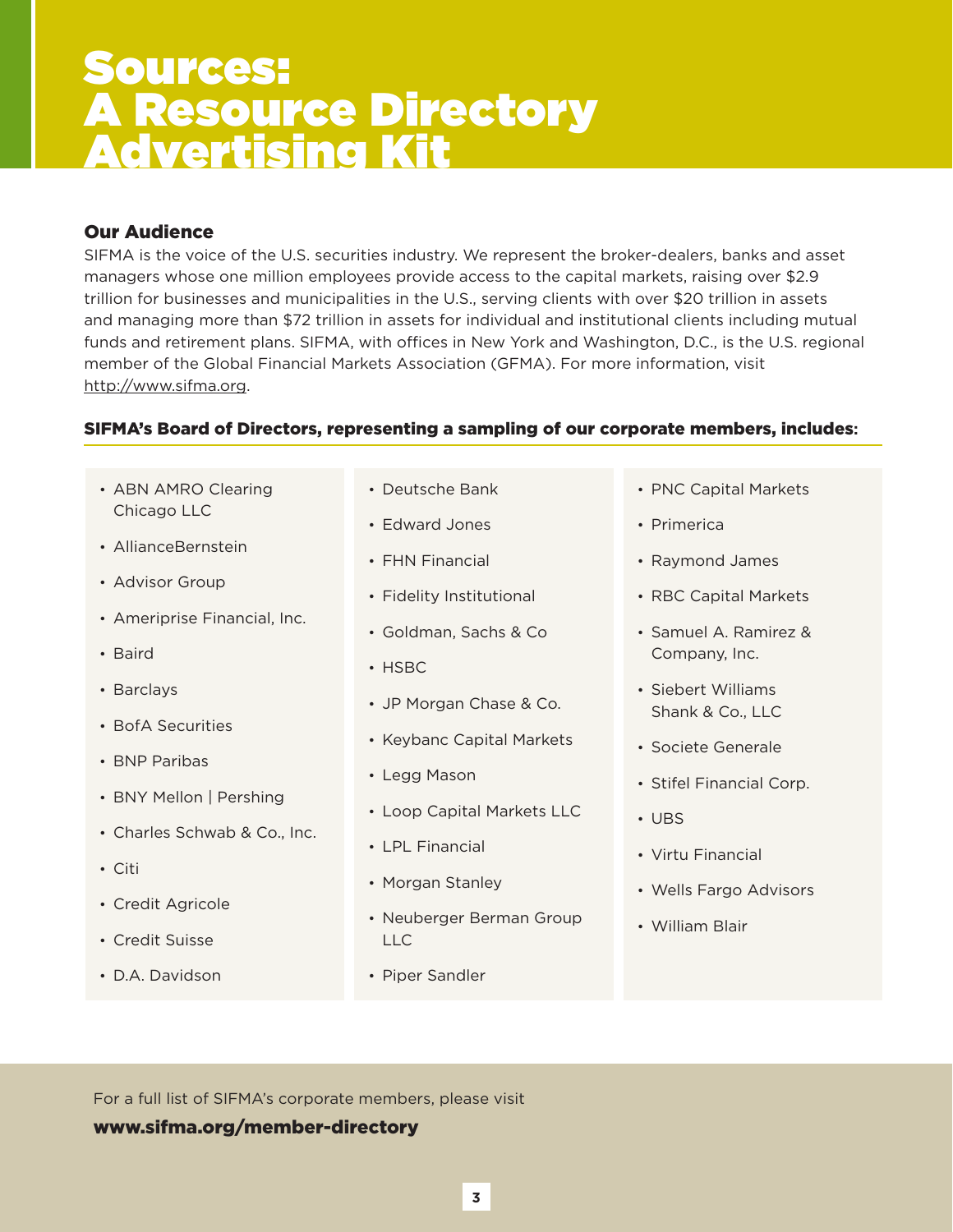SIFMA is a member-driven organization. As the voice for the U.S. securities industry, we convene financial professionals from hundreds of broker-dealers, investment banks and asset managers. Through our members' work on our committees, we engage with policymakers and regulators through comment letters, testimony, research and more. SIFMA has 33 standing committees, 30 forums and 8 advisory councils overseen by 6 Board subcommittees.

# BOARD & BOARD SUBCOMMITTEES

SIFMA's staff and the president and CEO report to SIFMA's Board of Directors, which manages the business and affairs of the association. The Board sets SIFMA's priorities and determines positions on matters of public policy.



### 2022 Board of Directors

There are between 36 and 40 Directors, exclusive of the president and CEO, at any given time whose three-year terms are staggered. The Board includes representatives from both broker-dealer and asset manager members.

- **• Chair:** Thomas Pluta, Global Head of Linear Rates Trading, JPMorgan Chase & Co.
- **• Chair Elect:** Jim Reynolds, Chairman & Chief Executive Officer, Loop Capital Markets LLC
- **• Vice Chair:** Ken Cella, Principal, Client Strategies Group, Edward Jones
- **• Treasurer:** James Wallin, Senior Vice President, AllianceBernstein
- **• Chair Emeritus:** John F. W. Rogers, Executive Vice President, Goldman Sachs & Co.

The full Board may be found at *www.sifma.org/board*.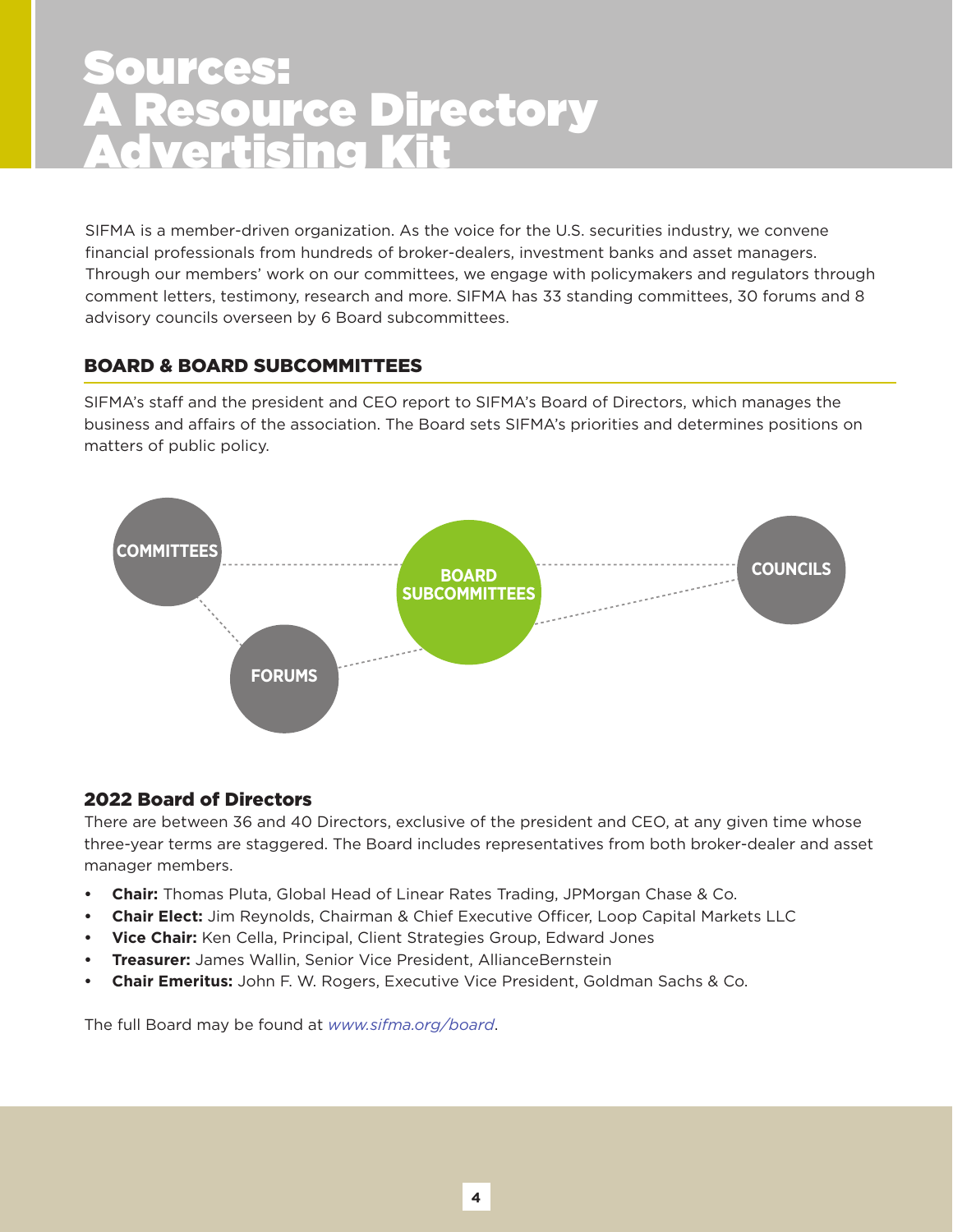# C-Level Executives

Chair Chief Administrative Officer Chief Compliance Officer Chief Diversity Officer Chief Economist Chief Executive Officer/President Chief Financial Officer Chief Information Officer Chief Investment Officer Chief Legal Officer Chief Marketing Officer Chief Operating Officer Chief Regulatory Officer Chief Risk Officer Chief Technology Officer General Counsel



# Geographical Location

Midwest (East North Central) Midwest (West North Central) Northeast (Mid-Atlantic) Northeast (New England) South (East South Central) **0.82%** South (South Atlantic) South (West South Central) West (Mountain) West (Pacific)

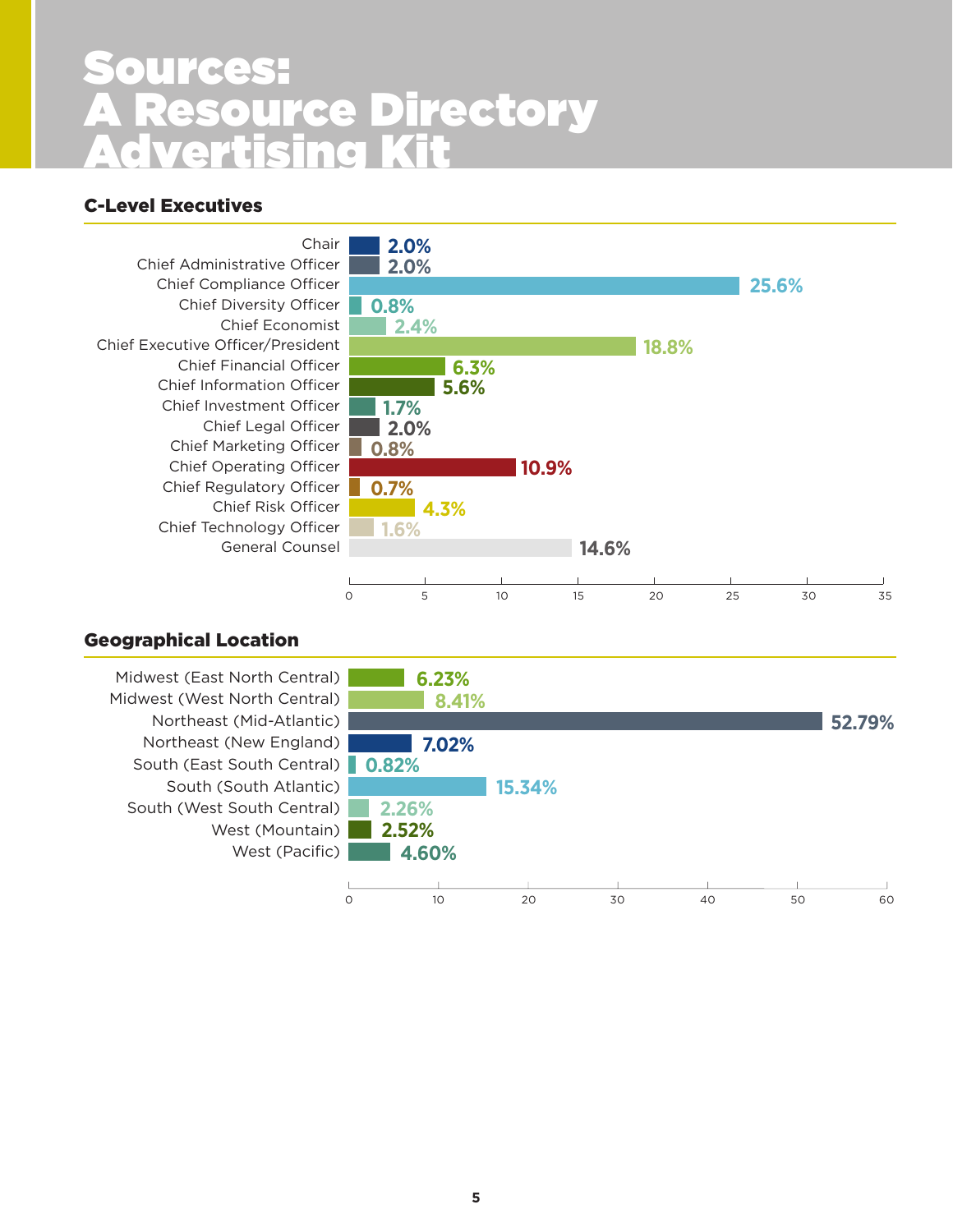### Sources for Strategic Partners and Premium Associate Members

SIFMA's Strategic Partnership Program and Premium Associate Membership deliver exceptional brand exposure and provide unique opportunities to network and communicate directly with this highly targeted audience of industry professionals. This cost-efficient program will help partners meet their annual marketing and advertising goals through a variety of benefits, which include complimentary sponsorship and exhibition opportunities, presence at all SIFMA events for year-round sustained exposure, and the ability to connect with our members through direct marketing opportunities.

As a benefit of your partnership with SIFMA, Strategic Partners and Premium Associate Members receive the following complimentary benefits:

- **1. Sources Directory Listing with 100-word firm description**
- **2. Full Page Featured Advertisement in Sources**

Our Strategic Partners and Premium Associate Members are:

- **• Amazon Web Services**
- **• Broadridge Financial Solutions, Inc.**
- **• EY**
- **• FICO**
- **• Fidelity Clearing & Custody Solutions**
- **• FIS**
- **• Google Cloud**
- **• IBM**
- **• IHS Markit**
- **• Protiviti**
- **• PwC**
- **• Refinitiv**
- **• SIA Partners**

#### Investment

There is no additional cost for Strategic Partners and Premium Associate Members who wish to be included in Sources.

#### **Sign up for Sources**

Send an email to sources@sifma.org to confirm your participation in Sources.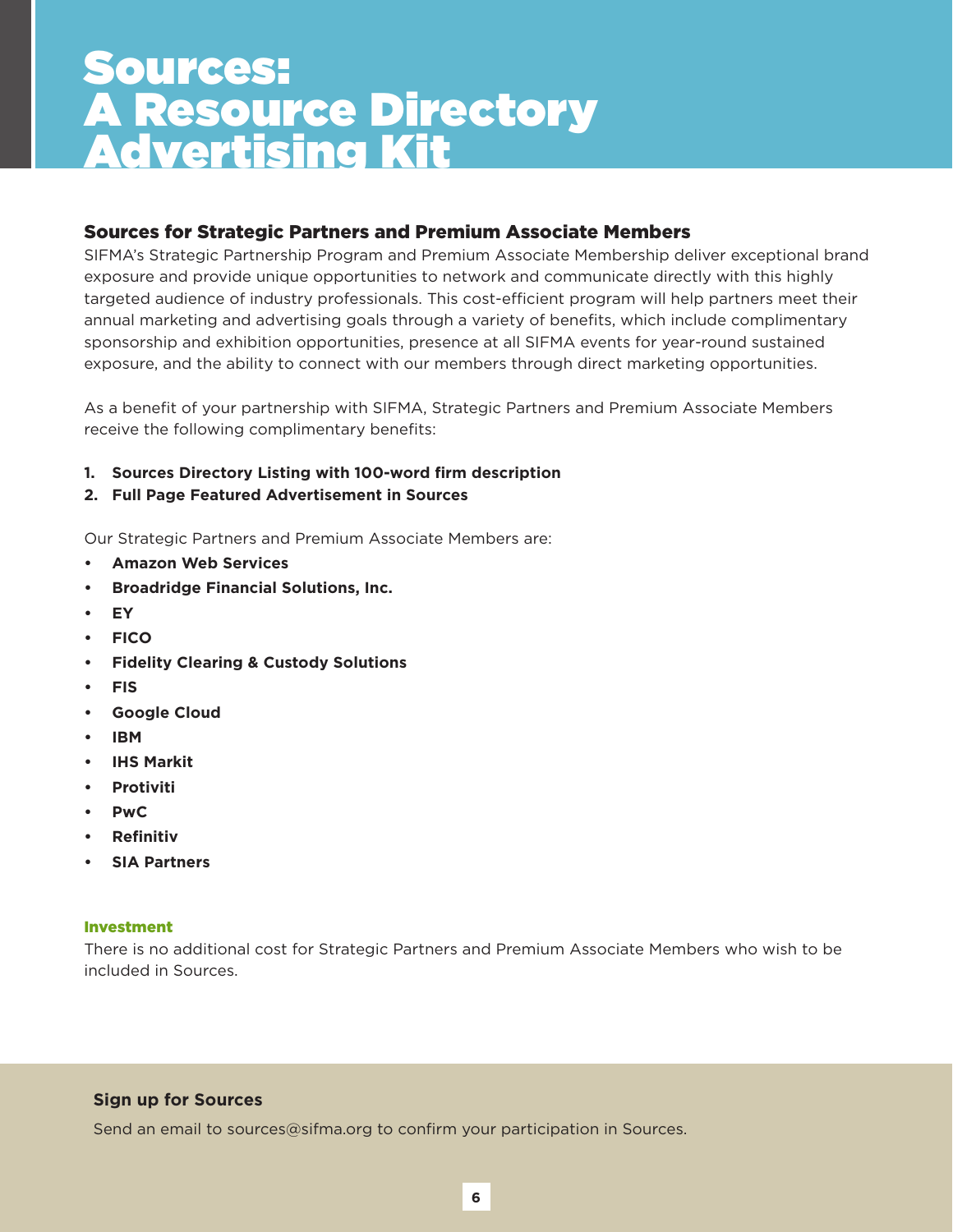### Sources for Associate Members

SIFMA's Associate Members are key industry partners within the securities community, including law, technology and consulting firms, rating agencies, insurers, securities exchanges, trading and analytic platforms and clearing and settlement providers.

As an Associate Member benefit, your firm is eligible to receive one FREE standard entry in Sources. The standard entry includes a logo, firm name, address, telephone, email, website URL, contact person and a 50-word description on your specialization.

Each calendar year, Associate Members have the opportunity to:

- Participate in Sources by confirming their free standard 50-word listing, or upgrade their directory listing for a small fee
- Purchase a featured advertisement at our yearly advertising rates, discounted for Associate Members.

#### Investment

- **• FREE Directory Listing with 50-word firm description**
	- − **\$50.00** for additional copy that exceeds 50 words (100-word limit)
- **• Discounted Featured Advertisement Upgrade**
	- − **\$500.00** for each Half Page Ad
	- − **\$1,000.00** for each Full Page Ad

#### **Sign up for Sources**

Send an email to sources@sifma.org to confirm your participation in Sources.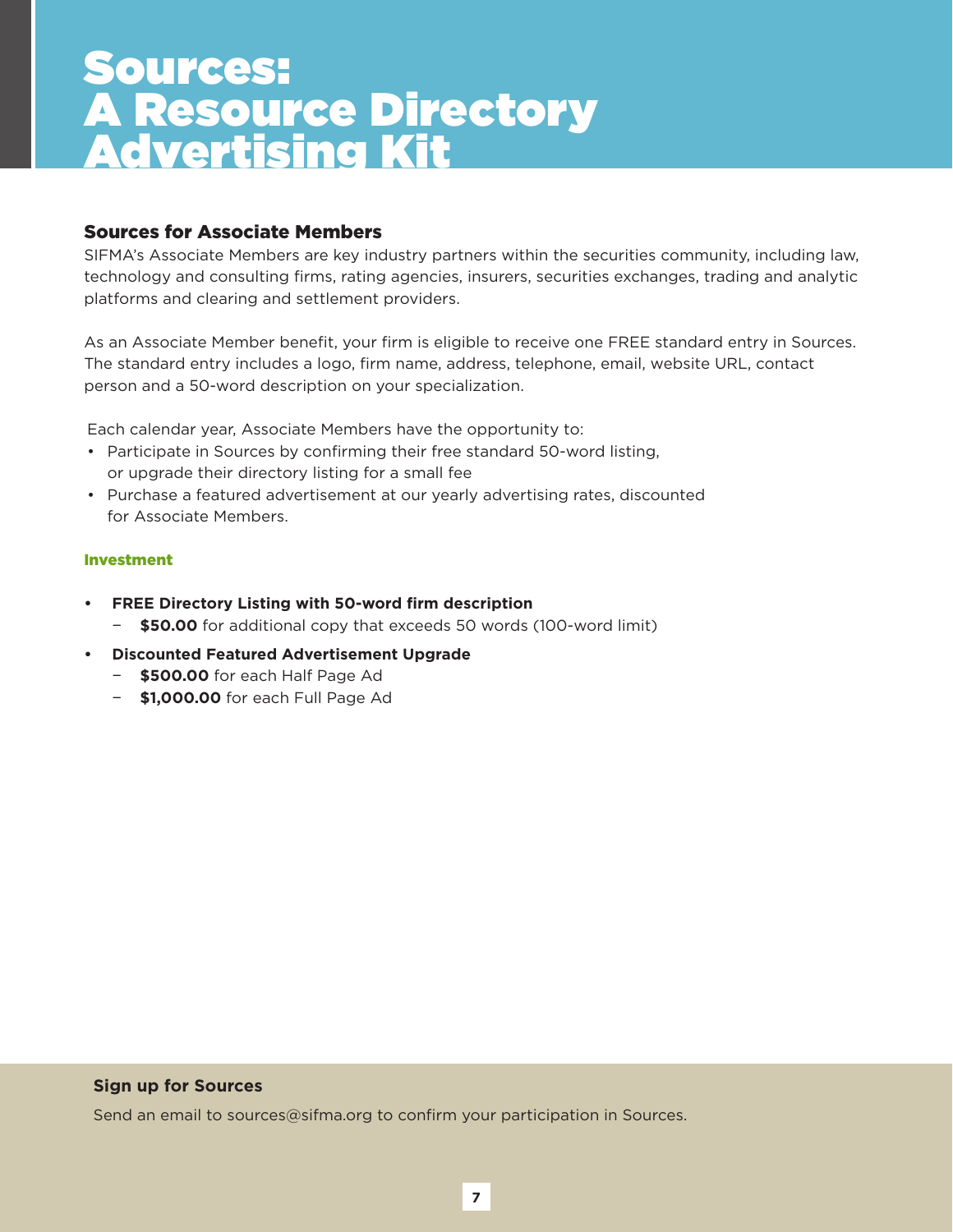### Sources for Non-Members

Non-Members are welcome to participate by purchasing a listing and featured advertisements.

#### Investment

- **• Directory Listing:**
	- − **\$500.00** for a standard directory listing with a 50-word firm description
	- − **\$50.00** for additional copy that exceeds 50 words (100-word limit)
- **• Featured Advertisement**
	- − **\$1,500.00** for each Half Page Ad
	- − **\$2,500.00** for each Full Page Ad

Although you are welcome to participate as an external service provider, Associate Member firms receive one FREE standard Sources entry as an advantage of membership, along with other valuable benefits, including discounted rates to SIFMA conferences and events, exposure through the popular online Thought Leader Library, the opportunity to regularly connect with SIFMA Members, and much more. For more information about SIFMA's Associate Membership, contact the Membership team at 212.313.1150 or visit www.sifma.org/join.

#### **Sign up for Sources as a Non-Member**

Send an email to sources@sifma.org to confirm your participation in Sources.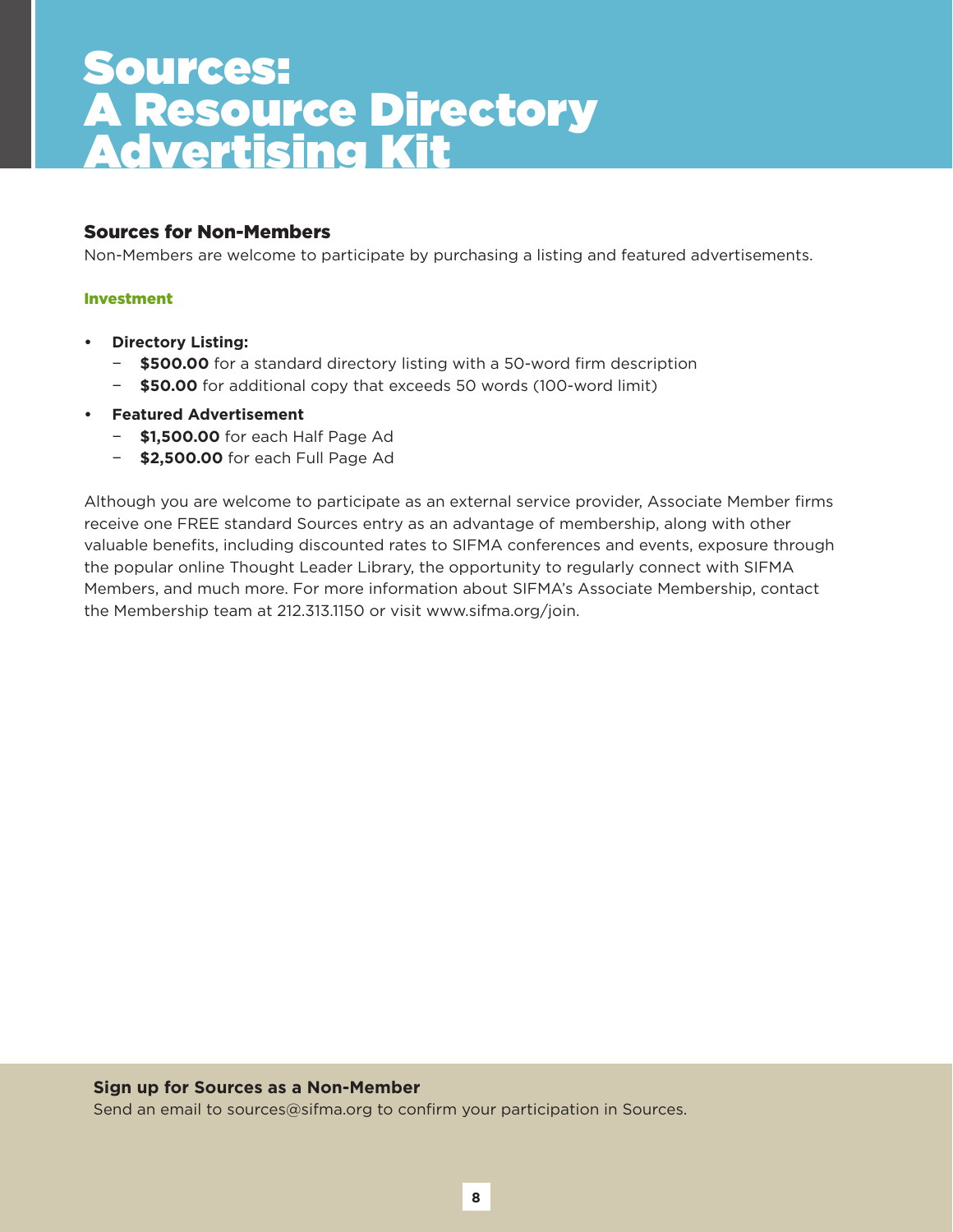### Sources Categories

Accounting and Professional Services Anti-Money Laundering Clearing and Settlement Communications & Technology Consulting Insurance Legal

Market Data Professional Services Research Risk and Compliance Technology/Software and Services

# Ad Specs

#### Directory Listing:

Logo (convert text to outline and vector art to EPS format or 300 dpi JPEG), firm name, address, telephone, email, website URL, contact person, description (50 words maximum)

#### Featured Advertisement:

| <b>Full Page ads:</b> Bleed size = $6.5 \times 9.5$ " | <b>Half Page ads:</b> Bleed size = $6.5 \times 4.75$ " |
|-------------------------------------------------------|--------------------------------------------------------|
| Trim Size = $6 \times 9"$                             | Trim Size = $6 \times 4.5"$                            |
| Live area = $5.25 \times 8.25$ "                      | Live area = $5.25 \times 4.25$ "                       |

Please provide your featured ad in one of the following formats:

- EPS format convert text to outline
- High-resolution PDF and JPEG files should include crop marks and bleed marks.